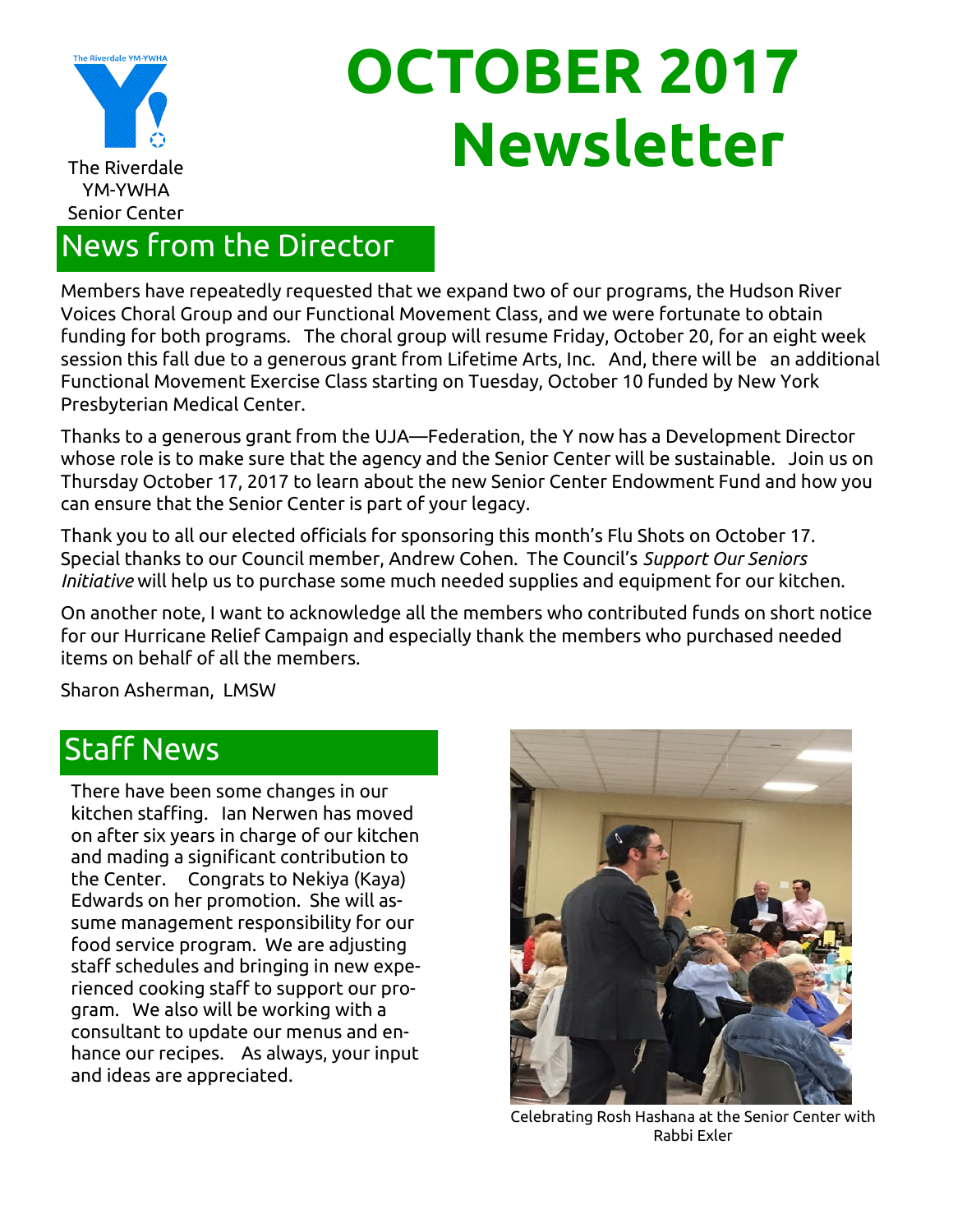## **New and Noteworthy at the Center**

Tuesday, Oct 3: 10:30 am **Historical Trivia:** With Aaron Goldman, Senior Center Member

Wednesday, Oct 4: 1:00 pm **Crafts Class:** Join Margarita Deida, Artist, in making decorative gift boxes.

Tuesday, Oct 10: 10:30 am **Drama Games & Improvisation:**  Fun, Expressive, and very enjoyable. Facilitated by Ellen Flaks, Drama Coach

Tuesday, Oct 10: 11:45 am **Celebrating our Members' October birthdays** before lunch. Fun & surprises.

Tuesday, Oct 10: 1:00 pm **New Workshop:** *Finding Your Way -Decluttering your environment*. The first of an ongoing weekly group with our Social Work Students, Samantha Sen and Aliza L.ichtman.

Tuesday, Oct 10: 1:15 pm **Dancing**: Juan Ortega will play Oldies, Latin, various line dancing music, disco, & more.

Tuesday, Oct 17: 10:30 am **Music Appreciation Program**: *Mendelssohn's Italian Symphony— What makes it Italian?* With selections from that composer, plus Respighi and Rimsky-Korsakov. Fun music, great listening, and an interesting topic. Martinez, RN. River Spring Health With Gina Crusco, Music Educator. Plans. Receive giveaways

Tuesday, Oct 17: 1:00 pm **Special Discussion:** *The Senior Center Endowment Fund* How members can support the future of the Senior Center**.** Presented by Rick Lund, Development Director, Riverdale Y. Special Guest: Lori Kranczer, Planned Giving Advisor

Wednesday, Oct 18: 1:15 pm **Lecture & Slides**: *What Makes Jazz , JAZZ?- J*oin Jazz Scholar and Writer, Greg Thomas, as he shares jazz masters and their display of the dynamic qualities that make Jazz music a distinct representation of American life and values. Made possible by a bequest from the Estate of Senior Center Member, Lou Levinson. Dessert and Coffee to follow.

Thursday, Oct 19: 10:30 am **Lecture**: "*What's On Your Mind* " With Morris Friedberg, LMSW and Senior Center Member

Friday, Oct 20: 10:00 am **Movie**- *Comedy DVD*

### **Open Sunday**

Sunday, Oct 22: 10:30 am **Play Reading:** *Bubbie of Frank N. Stein,* By Senior Center Member, Ira Ben Wiseman. Several of our members are in the cast.

Tuesday, Oct 24: 10:30 am **Lecture**: *The Constitution, 230 Years: What's in it?* Presented by Marilyn Kaufman, Historian & Lecturer

Wednesday, Oct 25: 1;00 pm **New Members' Orientation Meeting.** By invitation only. With Program Coordinator, Vicki Matalon. Refreshments will be served

Thursday, Oct 26: 10:30 am **Health Lecture**: *Tips For a Better Memory*. Presented by Neldy

Thursday, Oct 26: 1:00 pm **Concert**: *East Side Trio Plus One*  will perform Klezmer music. Sponsored by Self Help Community Services.

Thursday, Oct 26: 1:00 pm **Book Club**: *Our Soul at Night* by Kent Kuref. The November book is *The Children Act* by Ian McEwan

Friday, Oct 27: 10:00 am **Movie** *Comedy* DVD

Tuesday, Oct 31: 10:30 am **Discussion:** *This & That with Ronnie Zackman.*

*\_\_\_\_\_\_\_\_\_\_\_\_\_\_\_\_\_\_\_\_\_\_\_\_\_*

#### *TAG SALE:*

Sunday, Oct 22, 2017 Time: 10 to 12 noon

Please bring in your gently used items to sell, prior to the event. House wares, books, pocket books and move. Clothing not accepted  $\_$ 

#### *COMPUTER CLASS EACH WED AT 1:00 PM*

Topics to be covered this month: How to Protect your Computer & Purchasing a New Computer.

The instructor is available to answer any computer related questions as well as assisting you with your smart phones, tablets, and other devices.

#### *LOOKING FOR CANASTA PLAYERS*

Tuesdays, & Thursdays mornings at 10:00 am. Please let us know.  $\mathcal{L}_\text{max}$  and  $\mathcal{L}_\text{max}$  and  $\mathcal{L}_\text{max}$  and  $\mathcal{L}_\text{max}$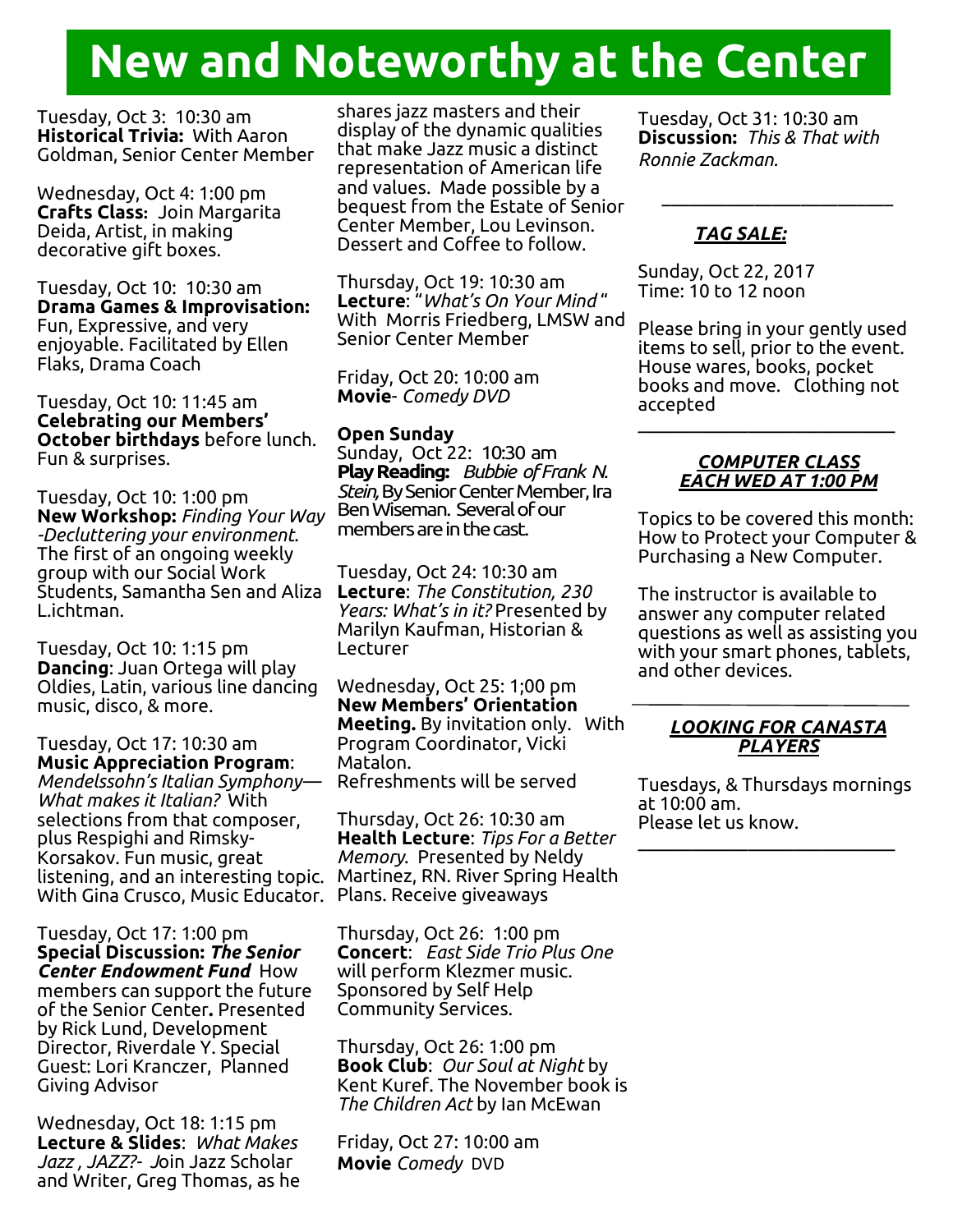

### **A NOTE FROM THE SOCIAL WORKER**

Pat O'Malley, LMSW

Fall has arrived! I, personally, prefer the crisp, autumn weather to the summer heat and humidity. Some unique celebrations in the month of October include: Bosses Day on 10/16, National Chocolate Day on 10/28. National Cat Day on 10/29. We could make a connection because everyone knows that if you own a cat, he/she is the boss in your house. The chocolate simply helps alleviate the stress of catering to your cat! Have a perfect fall season!

October 15th to December 7th is the open enrollment period for enrolling in or changing your health insurance coverage. You should be receiving information from your current insurer to help you make the decision to change or not. If you do not make a change during this period, you will have to wait until next year to do so. I will be available to assist anyone who needs to discuss this issue. Don't wait until the last minute!

I am considering a bereavement group. Anyone who might be interested should stop by to discuss the possibility with me. Thanks.

### Caregiving Programs

### Educational Programs will be Presented on November 15, 2017

### at 1:00 pm & 6:00 pm

### By Roy Capps, Caregiver Educator for Care NYC.

The Caregiver's Guide to Alzheimer's/Dementia

Learn the basics of Alzheimer's and other forms of dementia. Gain insights on: caregiver skills, communication tips, and coping with challenging behaviors of persons with Alzheimer's and other forms of dementia.

### Self-care for the Caregiver

Learn how to identify your own needs as a caregiver and the barriers that prevent you from selfcare which can lead to caregiver burnout. Discover the six areas of self-care that can lead to a more centered and fulfilled life. This workshop is designed for caregivers who are caring for persons with Alzheimer's and other form of dementia.

Pre-registration required at the Welcome Desk.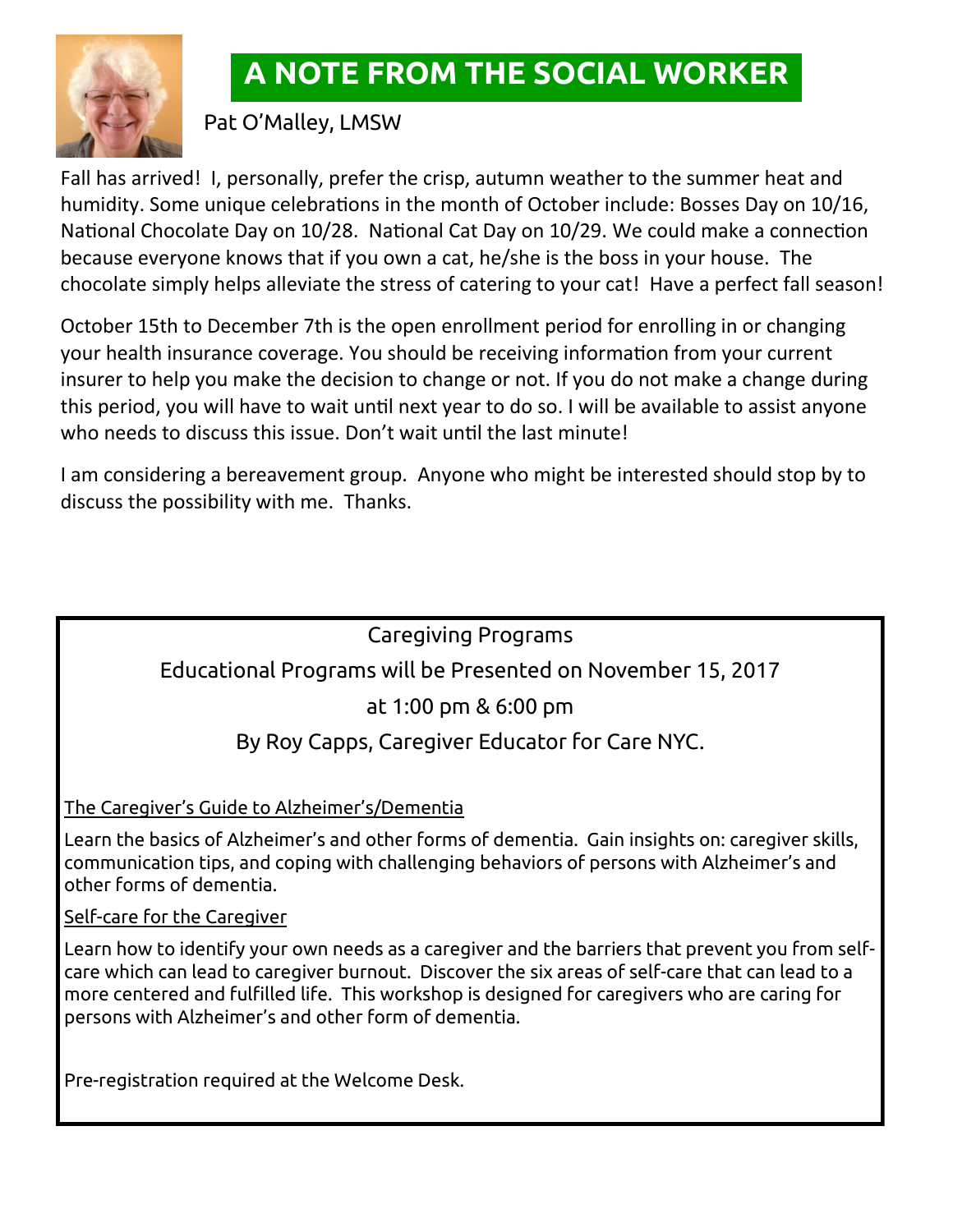## **Donations-Your Dollars at Work**

### Thank You for Your Recent Donations

**MARGOT NEUBURGER:** Thanks to Senior Center and Staff.

**S. FRUCHTER:** In appreciation for the Social Services offered at the Center.

**DALE GRAND:** Thanks to the Senior Center.

**SIMON BAEK:** We enjoy the daily lunch.

**SHELAGH MASLINE:** With deep appreciation for the late Alvin Lisle, a very special gentleman as well as bridge teacher extraordinaire.

**SANDY KOLODNY:** In memory of Alvin Lisle.

Donations help support the programs and services of the Senior Center. Checks can be made payable to the Riverdale Y Senior Center and given to Sharon or Toby. ForInformation on planned giving, or to make a Legacy donation, please contact Rick Lund 718-548-8200 X233.

### **RIVERDALE Y BUS TRANSPORTATION**

Door to door round trip service to the Y is \$4.50 (\$2.25 suggested

contribution each way). I f you wish to be picked up on a specific day call (718) 548- 8200, ext.**225** before 8:00 AM and leave a voice message with your name, pick up address, and phone number. Our drivers will call back when they are ready to pick you up.

### **SIGN UP & SAVE THE DATE**

### **NOV 2017 TALENT SHOW**

Can you sing or can you dance? Talent Show coming. Take a Chance. Please see Ronnie Zackman, Volunteer Coordinator, Tuesdays, Wednesdays or Fridays or call 718-548-8200 x217.

### **Thanksgiving Luncheon**

Tuesday, November 21, 2017 Lunch: 11:45 am \$4 the day of \$6 Special Concert after lunch

#### **PROJECT RENEWAL SCAN VAN MAMMOGRAPHY**

Tuesday, Dec 5, 2017 9:00am -12noon Please call 800-581-4171 to make an appointment.

### **NYLAG VAN**

Thursday, Nov 9, 2017 **New York Legal Assistance (NYLAG) Van.**  By appointment only. See Pat O'Malley, LMSW or Call her at # 347-913-4395

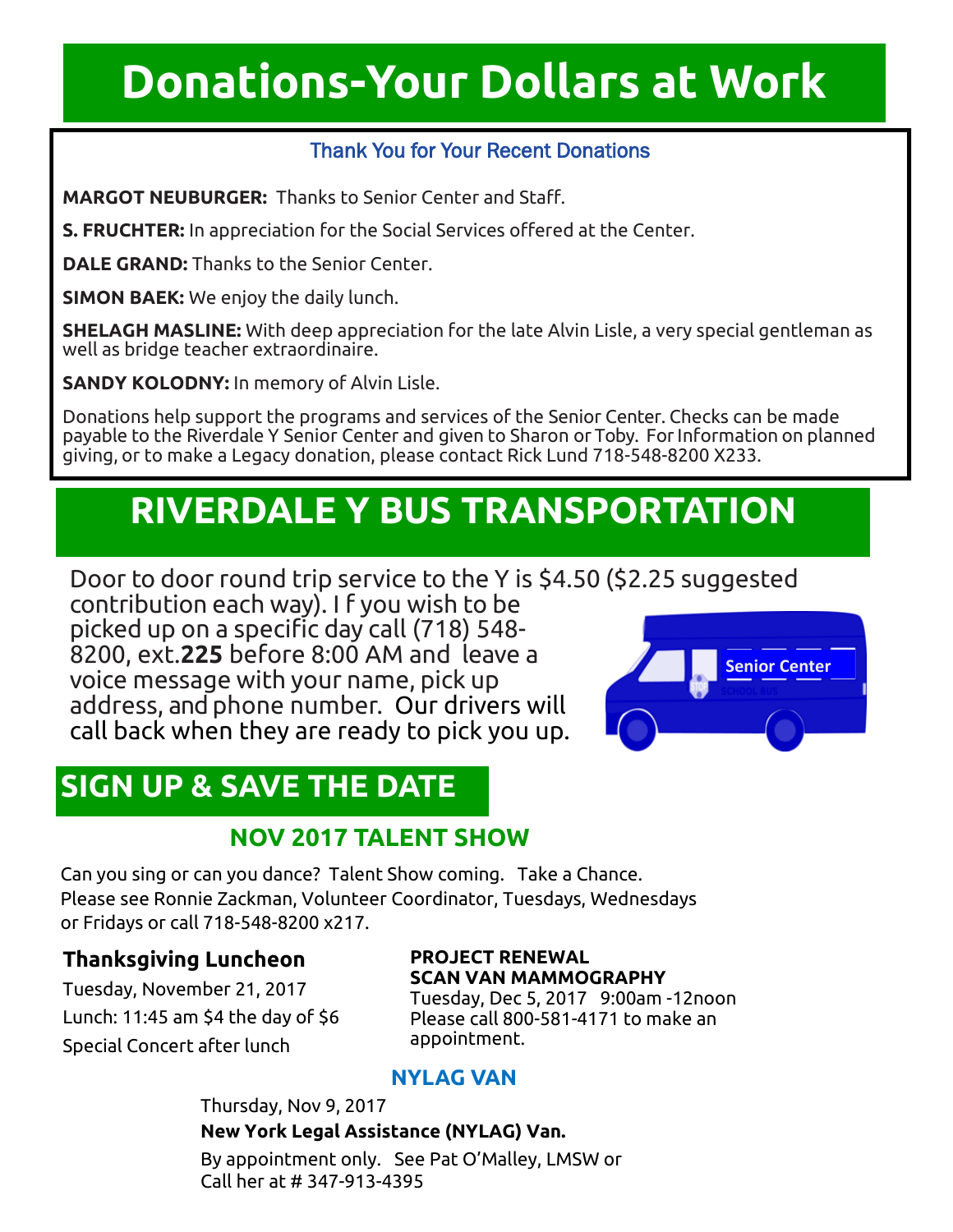### **SENIORS ON THE MOVE**

Advance registration is required for all trips and special events. Trips are in the Center's passenger van unless otherwise noted. Popular trips may require last minute transportation changes including the use of a school bus. If you have special needs regarding transportation, please alert staff when you register. Registration is at the Welcome Desk or call Vicki at (718) 548-8200 X204.

**CLASSIC HARBOR LINE ARCHITECTURAL BOAT TOUR:** Thurs, Oct 19, 2017. We will take a 1920's style Yacht, departing from Chelsea Piers in Manhattan, on a 90 minute narrated architectural cruise around lower Manhattan. We will ride in an enclosed climate controlled, cushioned observatory, surrounded by large windows and sky lights. Guided tour is provided by members of the American Institute of Architects, NY chapter and includes all major sites of lower Manhattan below 59 street. We'll pass beneath the Brooklyn, Manhattan and Williamsburg Bridges while seeing architectural, monuments, parks,

infrastructure, water fronts, and more. Departs the Y at 9:00 am and returns approx 2:30 pm Cost \$63 includes a bagged lunch. After Sept 20th price increases to \$73. SOLD OUT - WAITING LIST

#### **CHINATOWN & LITTLE ITALY: Wed,** Oct 25, 2017

Visit two museums, exploring shopping on Canal St. and enjoying a delicious lunch. Guided tour of the permanent core exhibit in the Museum of Chinese in America featuring Chinese American, history from the past 200 years. Self guided tour of New Exhibit: *Golden Venture Paper Sculptures.* Next, we'll visit the Italian American Museum for a self-guided tour. Through their various exhibits we will see the achievements and contributions of Italian Americans to the American way of life. Lunch is Chinese, Vegetarian Kosher lunch at Buddha Bodai Restaurant on Mulberry St. with time for shopping on Canal and Mott Streets before returning to the Y. Departs the Y at 9:00 am by Y Passenger Van. Return time approximately 5:30 p.m. \$35 Price increases to \$45 after October 4, 2017 (Price of lunch not included in trip costs). SOLD OUT - WAITING LIST

**FOLLOW THE TRAIL OF THE CHISELER:** Thurs: Nov 9th, 2017, A bus tour narrated by Mr. Lloyd Ultan, Bronx, Historian. We will see and hear about outdoor public sculptures in the Bronx outside the Hall of Fame, in the Parkchester area, at Van Cortlandt Park and more. Departs the Y at 1:00pm, returning at 4:30 pm Cost \$35 after Oct 26 Price increases To \$40.

### **ONE WORLD OBSERVATORY ATOP THE WORLD TRADE CENTER:**

Tues, Nov 29, 2017

We will climb 1250 feet in less than 60 seconds in the Sky Pod Elevator while surrounded by LED screens showing 500 years of New York History. Experience breath taking Panoramic Views of Connecticut, New Jersey, and the 5 boros on the 100th, 101st, and 102nd floors. There are tour guides on hand to answer any questions you may have.

Experience the tour guide narrated City Pulse Presentation. Video presentations include "Voices" which shares the stories of those who built One World Trade Center and a short video in the Forever Theater. We will also visit the architecturally unique Oculus or Westfield World Trade Center Shopping Mall. It's a beautiful space with upscale shopping. Lunch is on your own with an opportunity to shop in the surrounding Fulton Street area. Cost \$42; After Nov 15 cost is \$50. Bus leaves Y at 9:30 am and returns approximately 4:30 pm by Y van.





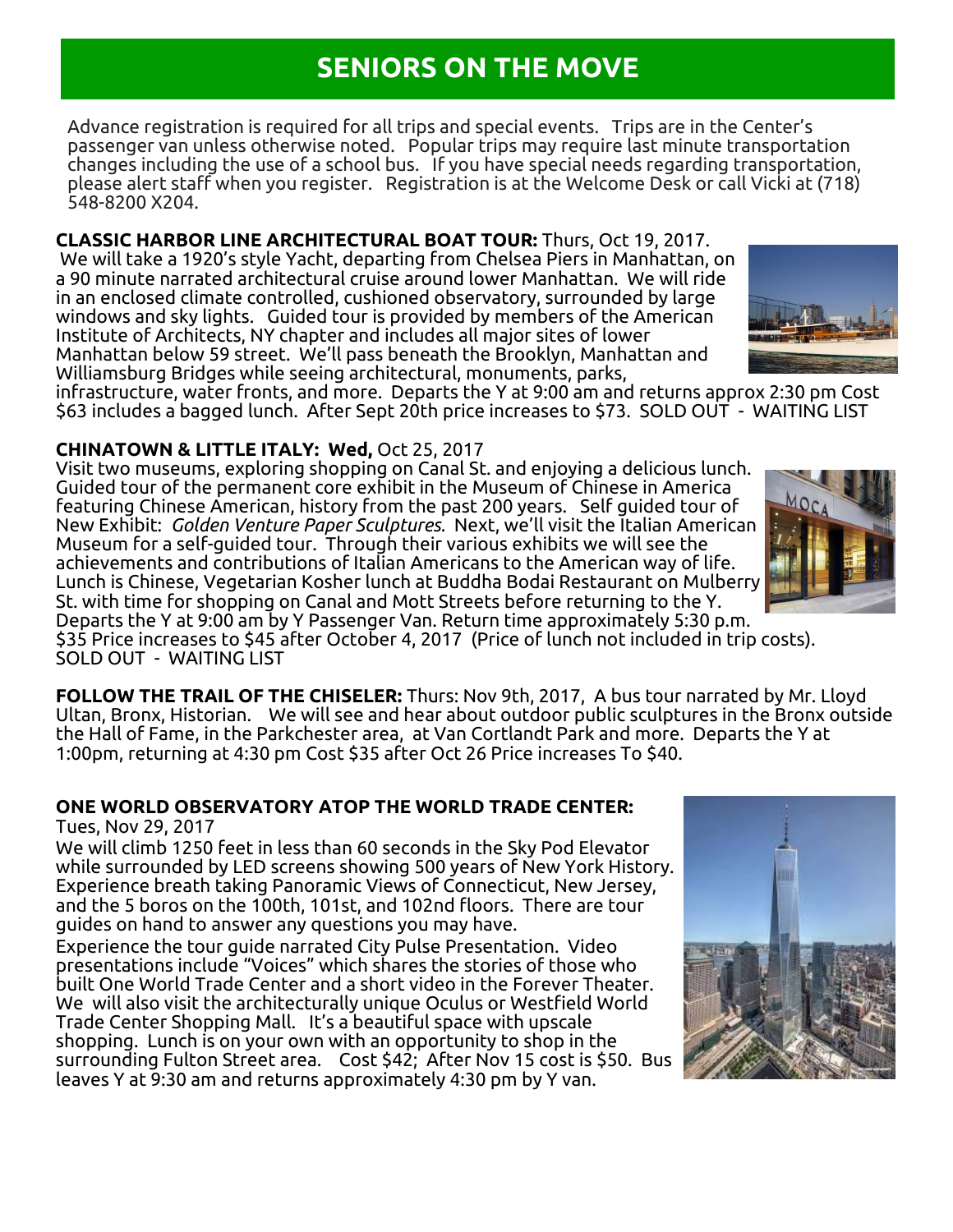# OCTOBER MENU

| <b>MONDAY</b>                                                                            | <b>TUESDAY</b>                                                                                                   | <b>WEDNESDAY</b>                                                                                                       | <b>THURSDAY</b>                                                                                       | <b>FRIDAY</b>                                                                                             |
|------------------------------------------------------------------------------------------|------------------------------------------------------------------------------------------------------------------|------------------------------------------------------------------------------------------------------------------------|-------------------------------------------------------------------------------------------------------|-----------------------------------------------------------------------------------------------------------|
| $\overline{2}$<br><b>STIFFED FISH</b><br><b>Brown Rice</b><br>Green Beans<br>Apple       | 3<br><b>BBQ CHICKEN</b><br><b>Baked Potatoes</b><br><b>Collard Greens</b><br>Grapes                              | 4<br><b>BREADED BAKED</b><br><b>FISH</b><br>Couscous<br><b>Mixed Vegetables</b><br>Watermelon                          | 5<br><b>CLOSED</b>                                                                                    | 6<br><b>CLOSED</b>                                                                                        |
| 9<br><b>SWEET &amp; SOUR</b><br><b>CHICKEN</b><br><b>Brown Rice</b><br>Spinach<br>Grapes | 10<br><b>BAKED SALMON</b><br>Couscous with<br>Mushrooms/Onions<br>Mixed Vegetables<br><b>Fruit Salad</b><br>hday | 11<br><b>OVEN FRIED</b><br><b>CHICKEN</b><br>Orzo Pasta<br><b>Broccoli</b><br>Apples                                   | 12<br><b>CLOSED</b>                                                                                   | 13<br><b>CLOSED</b>                                                                                       |
| 16<br><b>MUSHED DILL FISH</b><br>Orzo Pasta<br>Kale and Lemon<br><b>Fruit Salad</b>      | 17<br><b>TURKEY WINGS</b><br><b>Baked Yams</b><br>Italian Blend<br>Apples                                        | 18<br><b>TUNA CAKES</b><br>Oven Roasted<br>Potatoes<br>Spinach<br>Cantaloupe                                           | 19<br><b>SALISBURY STEAK</b><br><b>WITH GRAVY</b><br>Egg Noodles<br>Mixed Vegetables<br>Oranges       | 20<br><b>BAKED CHICKEN</b><br><b>Bowties Pasta</b><br>with kasha<br>Italian Cut Green<br>Beans<br>Bananas |
| 23<br><b>HAMBURGER</b><br><b>Sweet Potato Fries</b><br><b>Tossed Salad</b><br>Oranges    | 24<br><b>LEMON DILL FISH</b><br><b>Brown Rice</b><br>Mixed Vegetables<br>Grapes                                  | 25<br><b>HONEY</b><br><b>PINEAPPLE</b><br><b>CHICKEN</b><br><b>Roasted Red</b><br>Potatoes<br>Peas & Carrots<br>Apples | 26<br><b>SPAGHETTI WITH</b><br><b>MEAT SAUCE</b><br>Garlic Bread<br><b>Tossed Salad</b><br>Watermelon | 27<br><b>ROAST CHICKEN</b><br>Capri Blend<br>Vegetables<br><b>Baked Sweet Yams</b><br><b>Bananas</b>      |
| 30<br><b>SALMON CAKES</b><br><b>Brown Rice</b><br>Kale and Lemon<br>Apples               | 31<br><b>BEEF STEW</b><br><b>Brown Rice</b><br>Carrots<br>Grapes                                                 |                                                                                                                        |                                                                                                       |                                                                                                           |
|                                                                                          | <b>22 OPEN SUNDAY</b><br><b>SALMON CAESAR</b><br><b>SALAD</b><br><b>ORANGES</b>                                  |                                                                                                                        |                                                                                                       |                                                                                                           |

**MENU SUBJECT TO CHANGE WITHOUT PRIOR NOTICE**

Funded by the New York City Department for the Aging and your contributions.